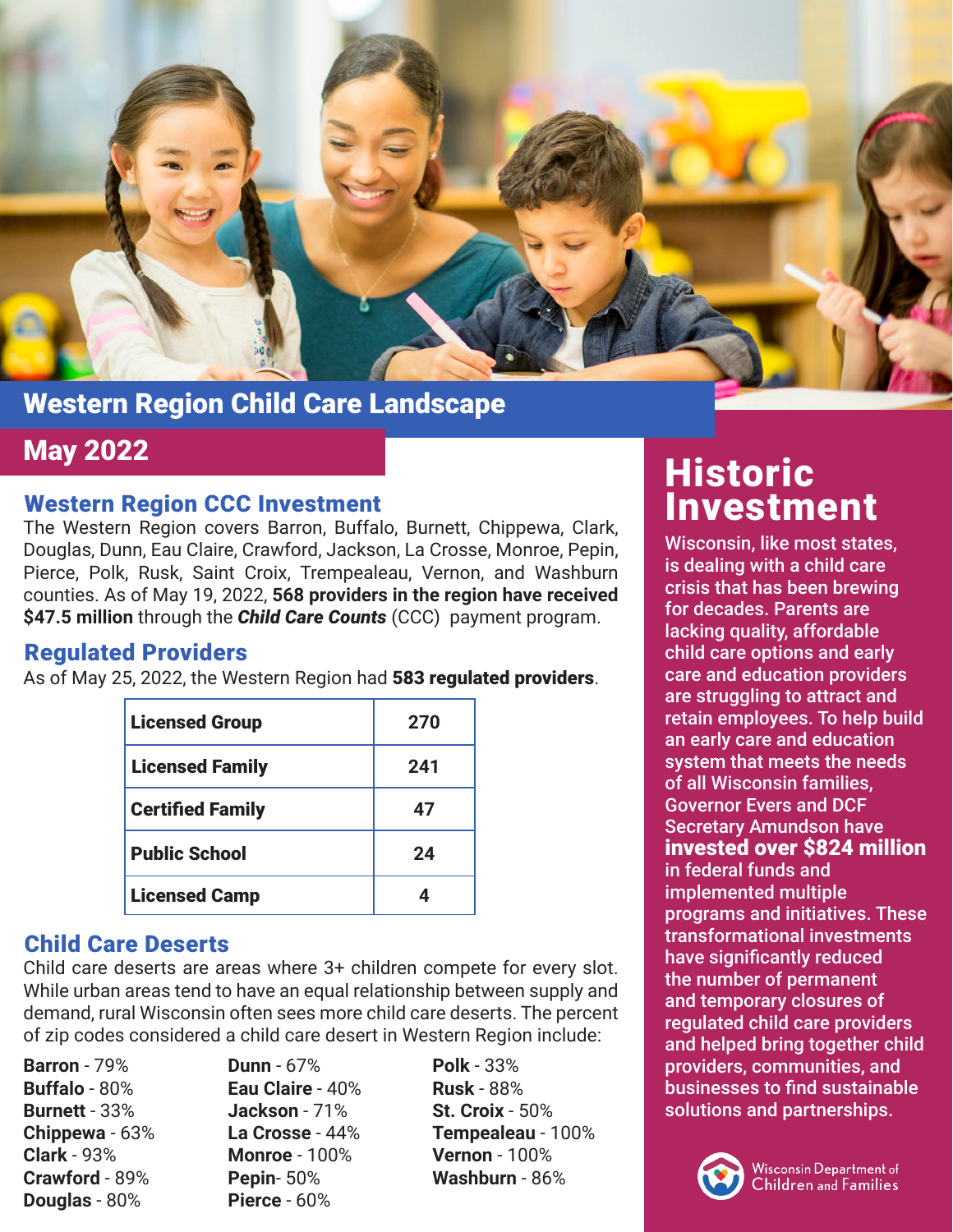

The Dream Up! Child Care Supply-Building grant program, administered by our partner, First Children's Finance, focuses on building child care supply through a collaborative community approach. Twenty-eight cross-sector teams will receive strategic planning support and \$75,000 in grant funding to evaluate, plan, sustain, and expand existing child care, and support new child care programs. Additional \$5,000 stipends will be allocated to participating child care providers who submit business improvement plans during the strategic planning process. The Western Region team leads and their geographic focus areas include:

| <b>Core Team Lead</b>                                      | <b>Communities Served</b>                                                  | <b>Cohort</b>    |
|------------------------------------------------------------|----------------------------------------------------------------------------|------------------|
| <b>City of Superior</b>                                    | Douglas County                                                             | Spring 2022      |
| <b>Indianhead Community Action</b><br><b>Agency</b>        | <b>Rusk County</b>                                                         | Spring 2022      |
| <b>United Way of St. Croix Valley</b>                      | Roberts, Baldwin, Woodville,<br>Spring Valley, Elmwood, and River<br>Falls | Spring 2022      |
| <b>United Way of the Greater</b><br><b>Chippewa Valley</b> | Zip Codes: 54742, 54722, 54757,<br>54745, 54732, 54748, 54727              | <b>Fall 2022</b> |
| <b>Viroqua Area Schools</b>                                | 13 Townships                                                               | <b>Fall 2022</b> |
| <b>Coop Credit Union</b>                                   | <b>Jackson County</b>                                                      | <b>Fall 2022</b> |
| <b>Augusta Childcare Center</b>                            | City of Augusta and 54722 Zip<br>Code                                      | <b>Fall 2022</b> |